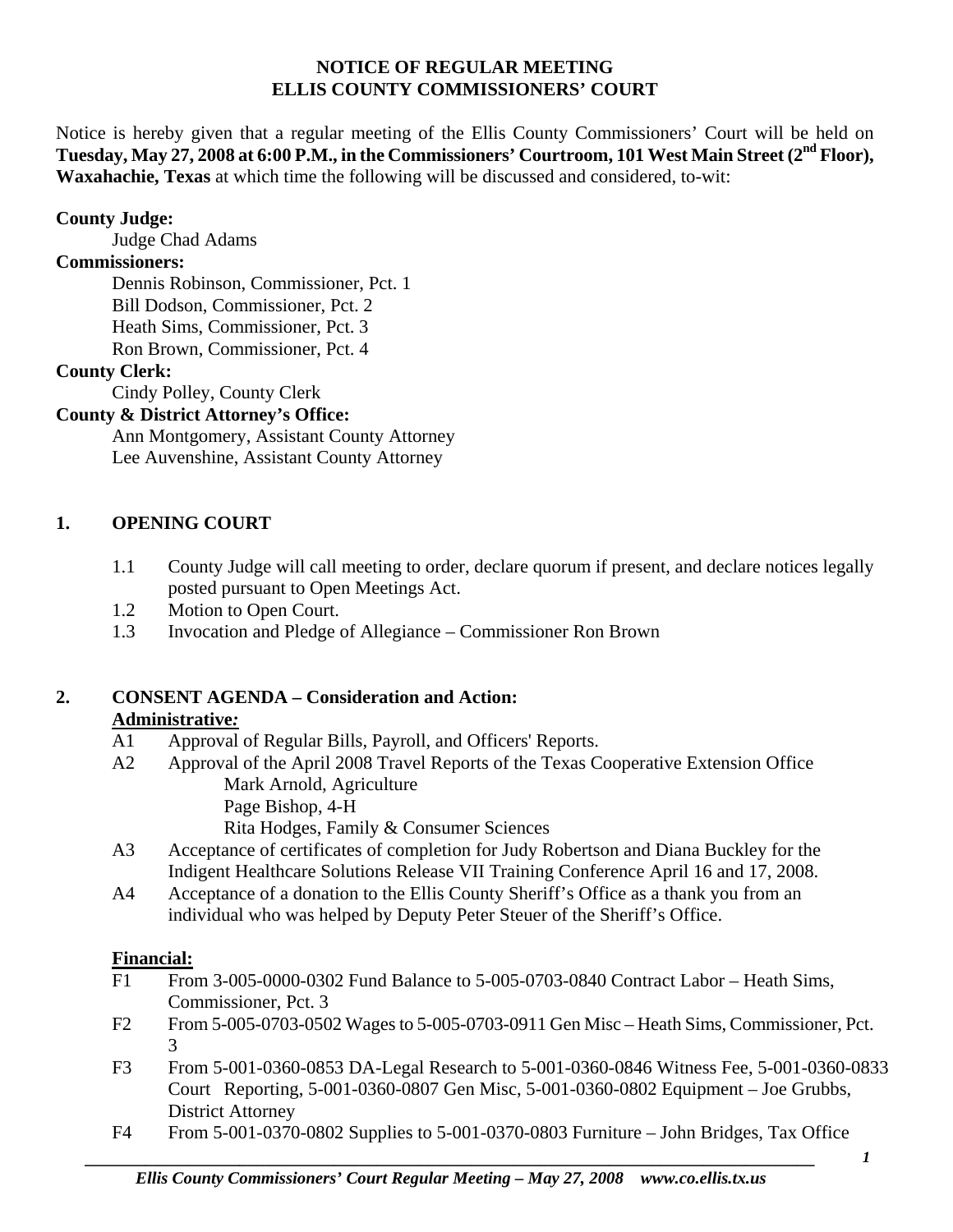- F5 From 4-004-0652-0950 R & B FEMA Funds to 5-004-0652-0911 Gravel, 5-004-0652-0915 Asphalt – Bill Dodson, Commissioner, Pct. 2
- F6 From 5-001-0520-0874 Docket Books & Printing to 5-001-0520-0801 Supplies Jackie Miller, JP Pct. 2
	- F7 From 5-001-0140-0558 Contingency to 5-001-0450-0802 Equipment Chad Adams, County Judge
	- F8 From 3-009-0000-0302 Fund Balance to5-009-0601-0910 Equipment, 5-009-0601-0911 Gen Misc, 5-009-0601-0920 Contract Labor, 5-009-0601-0906 Culverts, 5-009-0601-0907 Tires, 5- 009-0601-0901 Repairs/Parts, 5-009-0601-0902 Gas, 5-009-0601-0914 Signs, 5-009-0601-0903 Gravel, 5-009-0601-0962 Lubricants – Dennis Robinson, Commissioner Pct. 1
	- F9 From 3-003-0000-0302 Fund Balance to 5-003-0601-0701 Utilities, 5-003-0601-0807 Gen Misc Dennis Robinson, Commissioner, Pct. 1

## **Simplified Plat:**

2.1 Taylor Bright Addition, 2 lots, Taylor Bright, Pct.1

# **3. ADMINISTRATIVE**

- 3.1 Consideration and action to approve a proclamation recognizing the  $100<sup>th</sup>$  anniversary of Truevine Missionary Baptist Church in Ferris, Texas.
	- Chad Adams, County Judge
- 3.2 Consideration and action to enter into a Tax Abatement Agreement for Taxable Real and Personal Property between Ellis County, Texas and Walgreens, located in the Waxahachie, Texas Enterprise Zone, City of Waxahachie, Texas.
	- Holly Davis, Special Projects Director
- 3.3 Consideration and action to approve an Order approving Waste Management, Inc and its Subsidiaries project being financed with industrial revenue bonds to be issued by the Mission Economic Development Corporation. The project consists of capital improvement to Waste Management's existing solid waste facilities located in 14 counties within the State of Texas. There is no financial obligation on the part of Ellis County. - Holly Davis, Special Projects Director
- 3.4 Consideration and action to appoint Mr. Bart Hundt to the board of Ellis County Emergency Service District #2-Midlothian, to fill the unexpired term of Mr. Larry Marlow, effective immediately. Mr. Hundt is eligible for reappointment to the board in December 2008. - Ron Brown, Commissioner, Pct. 4
- 3.5 Consideration and action to approve the addition of American Law Reports (ALRs) to the online service (Westlaw) on the three patron access computers: two in the Law Library and one in the District Clerk's office.
	- Leanne Brindle, Law Librarian
- 3.6 Consideration and action to allow the county judge to sign a contract with Apex Geoscience Inc. for geotechnical testing services associated with the design and construction of the bond project.
	- Joe White, County Engineer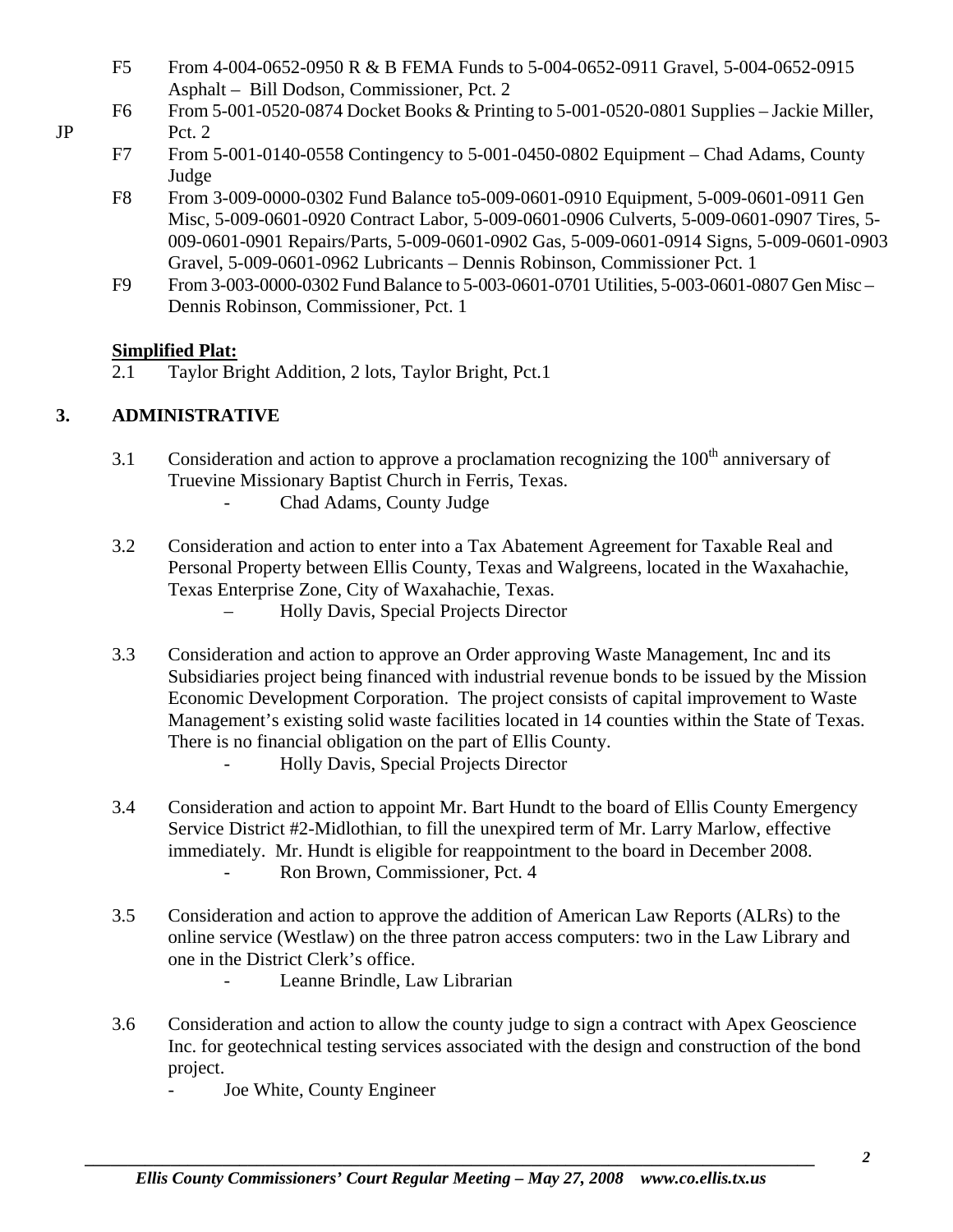- 3.7 Consideration and action to approve a Work Order Under Interlocal Agreement between City of Milford and Ellis County Pct. 3
	- Heath Sims, Commissioner Pct. 3
- 3.8 Consideration and action to approve the Interlocal Agreement between the City of Ovilla and Ellis County for road construction and maintenance of Johnson Lane and a portion of Duncanville Road in the City of Ovilla.
	- Ron Brown, Commissioner Pct. 4
- 3.9 Consideration and action to allow the Midlothian Independent School District to place a sidewalk on Sudith Road in the Ellis County right of way that the MISD will install and maintain.
	- Ron Brown, Commissioner Pct. 4

## **4. DEPARTMENT OF COUNTY DEVELOPMENT**

## **Consideration and action regarding the following presented by Delton Ake, Director Department of County Development:**

- 4.1 To grant a variance to the County of Ellis Rules, Regulations and Specifications for Subdivisions and Manufactured Homes as it relates to lot size requirement of one acre for a single-family residence, location of 8831 Mallory Ct., Waxahachie, TX., Matt Sullivan, Pct. 4
- 4.2 Final Plat– Rockett Ranch, 21 lots, Jeff Love, Pct. 1

### **5. PURCHASING**

### **Consideration and action regarding the following presented by Richard Denniston, Purchasing Agent:**

- 5.1 To award the contract for #4 Pea Gravel for all Precincts for a one (1) year period. Bids are due 5/23 and will be evaluated prior to court time.
- 5.2 To approve the purchase of one (1) New Holland Backhoe from Landmark Equipment at a cost of \$36,150. This equipment is for Precinct 4.
- 5.3 To declare one (1) Terex double drum vibratory roller as surplus and approve disposal at auction. The roller is from Precinct 3.
- 5.4 Discussion of multiple awards to suppliers of road materials and the availability of supply to Ellis County Precincts.

# **6. RECESS TO CONVENE TO EXECUTIVE SESSION**

### **7. EXECUTIVE SESSION**